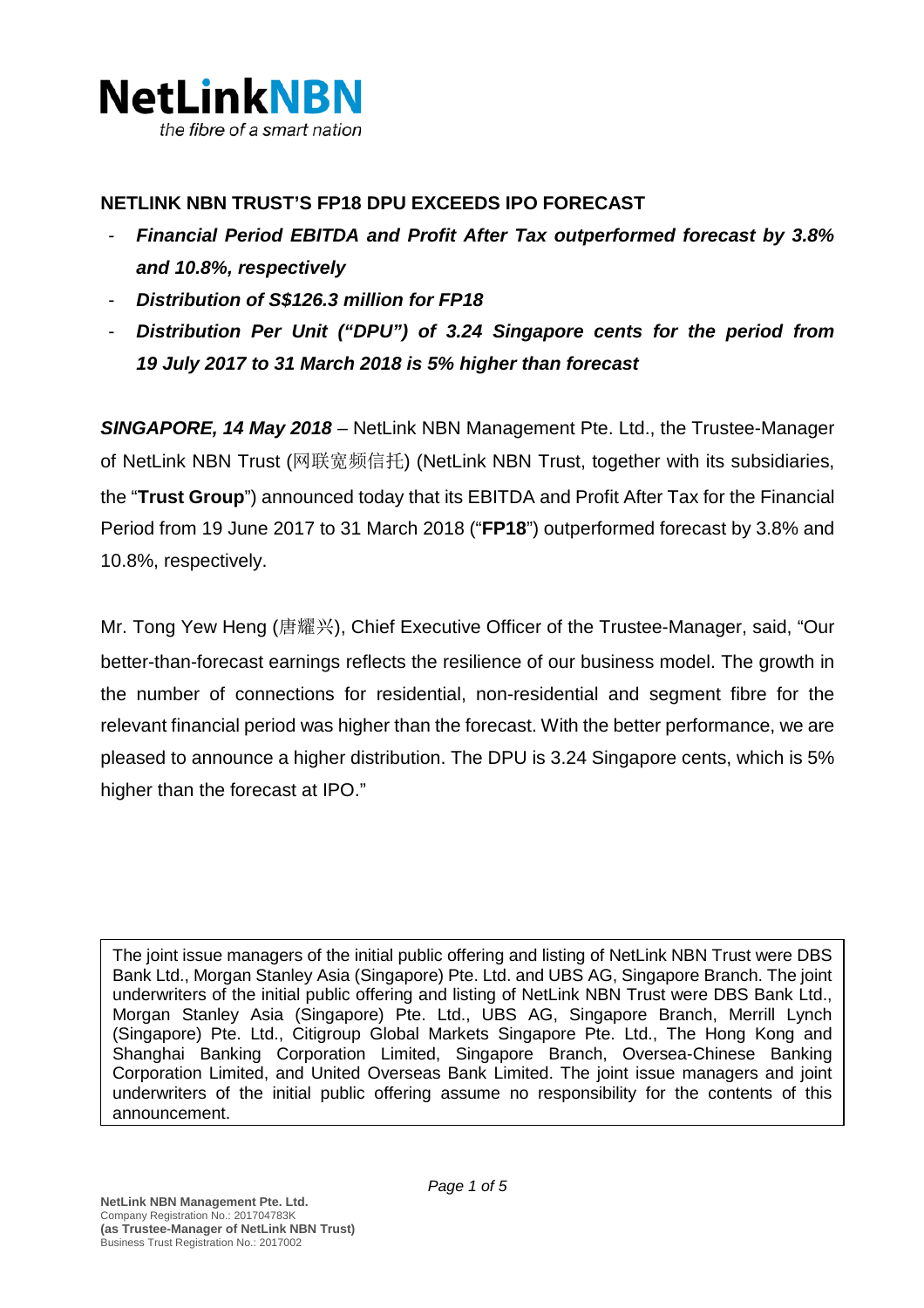

### **RESILIENT BUSINESS**

|                             | 1 January 2018 to<br>31 March 2018 ("Q4 FY18") |                       |                          | 19 June 2017 to 31 March<br>2018 ("FP18") |                       |               |
|-----------------------------|------------------------------------------------|-----------------------|--------------------------|-------------------------------------------|-----------------------|---------------|
| S\$' million                | Actual <sup>1</sup>                            | Forecast <sup>2</sup> | Change<br>(%)            | Actual <sup>1</sup>                       | Forecast <sup>2</sup> | Change<br>(%) |
| <b>Revenue</b>              | 80.7                                           | 84.4                  | (4.4)                    | 228.6                                     | 232.8                 | (1.8)         |
| <b>EBITDA</b>               | 57.3                                           | 58.4                  | (1.9)                    | 167.3                                     | 161.2                 | 3.8           |
| <b>EBITDA Margin</b><br>(%) | 71.0                                           | 69.2                  | 1.8 $pp$                 | 73.2                                      | 69.3                  | $3.9$ pp      |
| <b>Profit After Tax</b>     | 15.3                                           | 16.3                  | (6.4)                    | 50.0                                      | 45.1                  | 10.8          |
| <b>Distribution</b>         | $\blacksquare$                                 | -                     | $\overline{\phantom{0}}$ | 126.3 <sup>3</sup>                        | 120.44                | 5.0           |

#### **Summary of the Trust Group's Results**

During FP18, NetLink NBN Trust achieved revenue of S\$228.6 million, marginally below forecast by 1.8% due mainly to lower installation-related revenue, which was partially offset by higher-than-forecast recurring residential and non-residential connection revenue, Central Office revenue, ducts and manholes revenue and diversion revenue.

The Trust Group's EBITDA and Profit After Tax for FP18 were higher than forecast by 3.8% and 10.8% respectively. This was due mainly to lower operation and maintenance costs, staff costs and other operating expenses.

<span id="page-1-0"></span><sup>1</sup> The results for Q4FY18 is from 1 January 2018 to 31 March 2018. The Financial Period ("**FP18**") results is from 19 June 2017 to 31 March 2018. No comparative Consolidated Statement of Profit or Loss and Other Comprehensive Income has been prepared as NetLink NBN Trust was constituted on 19 June 2017. Although NetLink NBN Trust was constituted on 19 June 2017, there were no operating activities until the acquisition of NetLink Trust, which was completed on 19 July 2017, the date on which the Trust was listed ("**Listing Date**").

<span id="page-1-1"></span><sup>2</sup> Forecast results for Q4FY18 and FP18 included (i) the actual results for the period 19 July 2017 to 31 July 2017 and (ii) August 2017 to March 2018 figures that were part of the Forecast Period 2018 projections disclosed in the prospectus dated 10 July 2017 (the "**Prospectus**").

<span id="page-1-2"></span><sup>3</sup> Based on a distribution of S\$126.3 million and the total number of units in issue of 3,896,971,100, the DPU is 3.24 Singapore cents.

<span id="page-1-3"></span><sup>4</sup> Forecast Distribution as disclosed in the Prospectus adjusted for actual number of days from listing date to 31 Mar 2018 and adjusted for the issuance of new units in connection with the exercise of the over-allotment option as part of the IPO.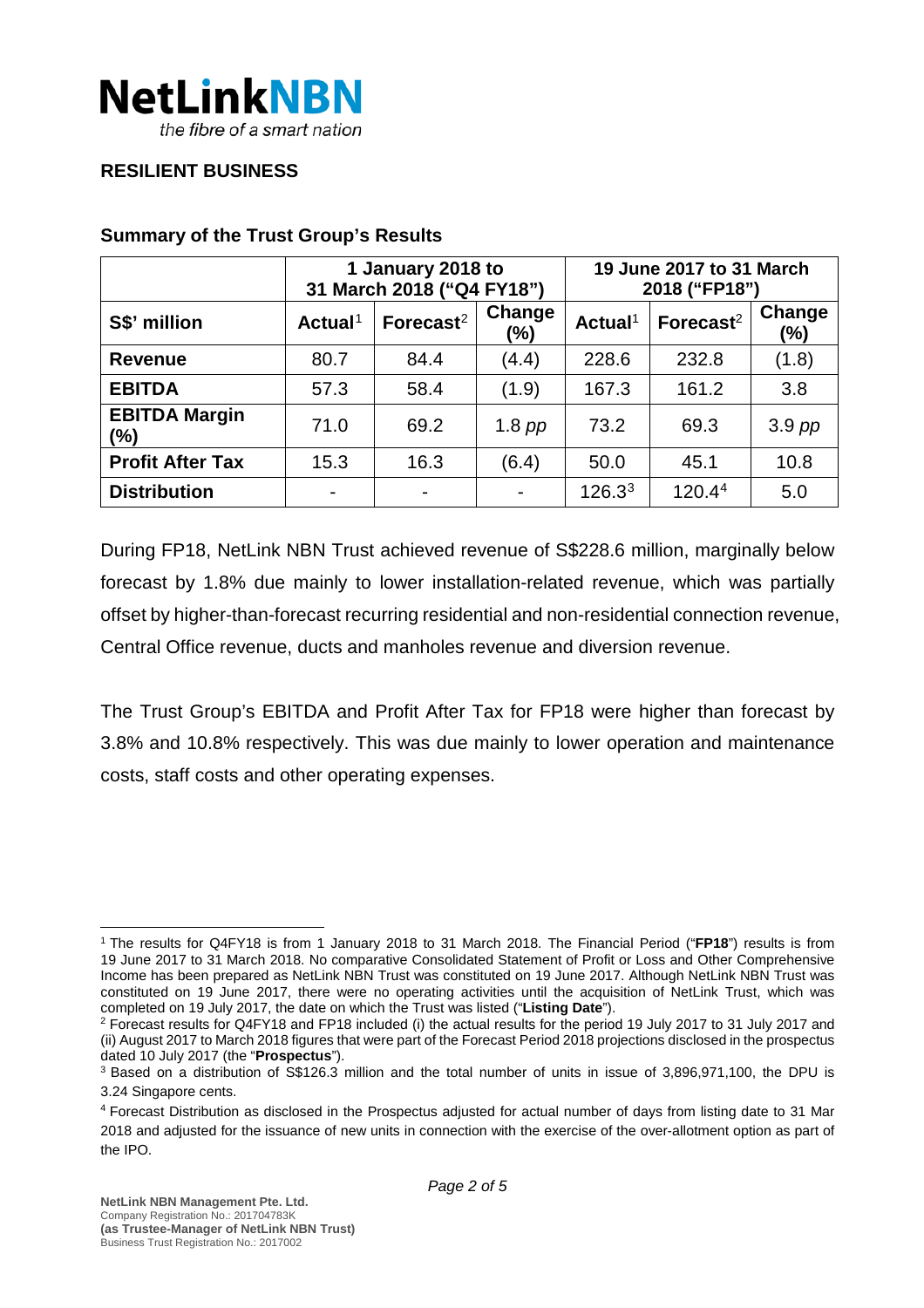

## **STABLE CASH FLOW GENERATION TO SUPPORT UNITHOLDER RETURNS**

For FP18, residential connections and non-residential connections have continued to perform well, and were 0.8% and 2.4% higher than their forecast at IPO respectively. In aggregate, the revenue from these two segments accounted for 70% of the total revenue. The performance of the revenue segments that are recurring in nature were better than the forecast at IPO, which mitigates the impact of the lower-than-forecast installation revenue. Together with lower operation and maintenance costs, staff costs and other operating expenses, the Trust Group generated strong cash flows which resulted in net cash generated from operating activities of S\$158.5 million for FP18.

### **DISTRIBUTION TO UNITHOLDERS**

Unitholders can expect to receive 3.24 Singapore cents per unit for the inaugural distribution for the period 19 July 2017 to 31 March 2018 on 8 June 2018. This translates to an annualised yield of approximately [5](#page-2-0).70%<sup>5</sup>. The Unit Transfer Books and Register of Unitholders of NetLink NBN Trust will be closed at 5.00 p.m. on 23 May 2018 for the purposes of determining each Unitholder's entitlement to the Distribution.

<span id="page-2-0"></span><sup>5</sup> Based on the IPO unit price of \$0.81 and annualised based on number of days between the listing date and 31 March 2018.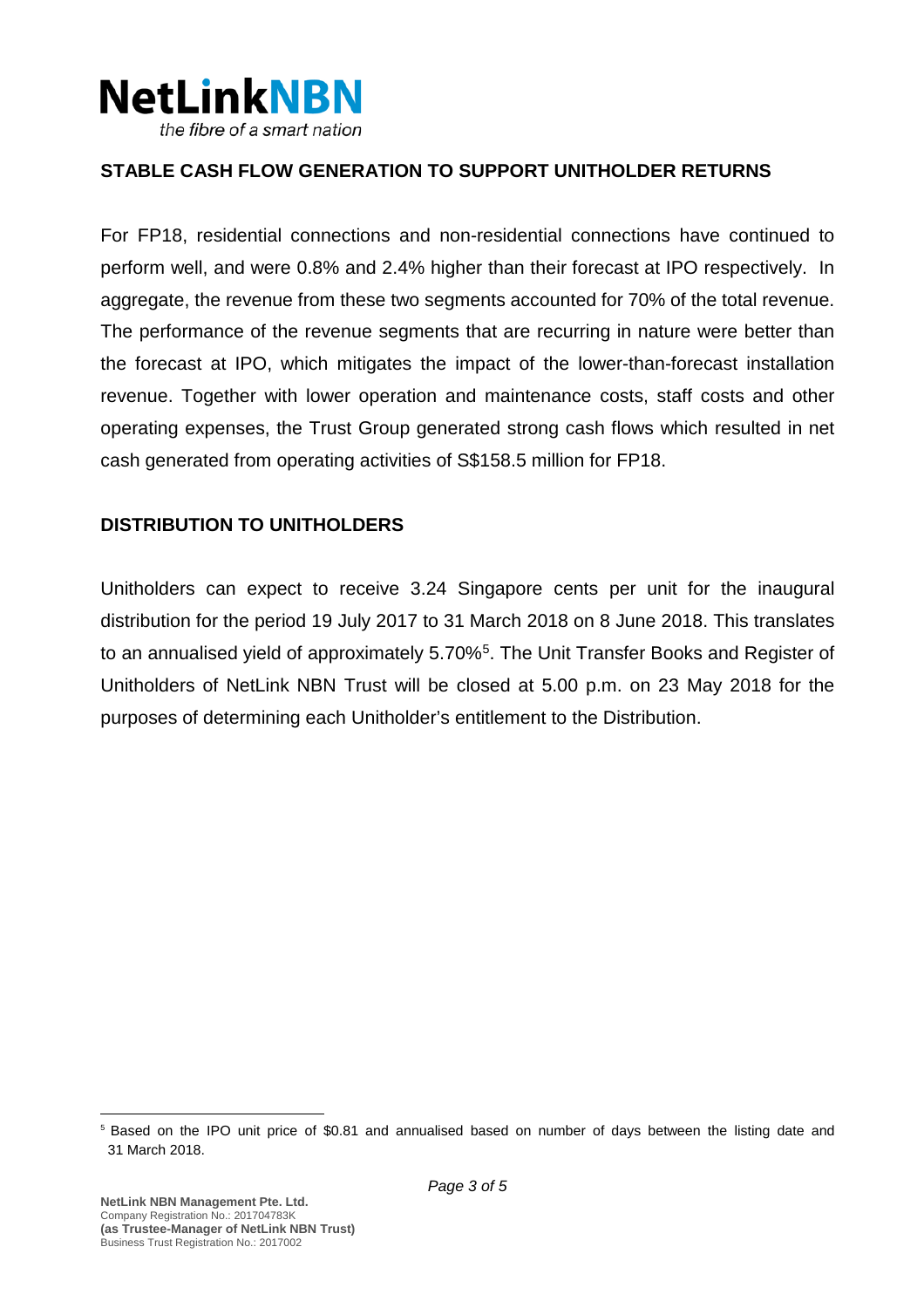

# **OUTLOOK**

The Trust Group expects to deliver the distribution forecast as stated in the Prospectus for FY19. The Trust Group expects revenues from key connection services to meet the forecast for FY19, however, overall revenues may be affected by lower installation-related revenues.

The Trust Group has seen an upward trend in the percentage of orders that were able to meet the Quality of Service ("**QoS**") timeframe this year, although the results still fell short of standards set by the Info-communications Media Development Authority. The Trust Group will continue to work closely with its key stakeholders to improve its QoS performance to meet regulatory service standards. The Trust Group has started to pre-lay fibre infrastructure to selected non-residential buildings to speed up service provisioning.

The Trust Group is continuing to expand its network in new housing estates, with the most recent being Tengah. The first batch of HDB homes in Tengah is expected to be launched in 2018. In total, an estimated  $42,000$ <sup> $\circ$ </sup> new residential homes in Tengah are expected to be developed over the next two decades. The Trust Group is monitoring the development of 5G network in Singapore and will explore opportunities associated with the new technology.

The Trust Group has been working proactively with the Requesting Licensees ("**RLs**") to anticipate future demand in the non-residential and NBAP segments, and to support the RLs' efforts to acquire new corporate and NBAP customers. With its extensive nationwide fibre network, the Trust Group is well-positioned to support Smart Nation initiatives, the developments in the Punggol Digital District and the Jurong Innovation District, and the fourth mobile telecommunication operator in its mobile network deployment

*- End -*

<span id="page-3-0"></span><sup>6</sup> Source: Housing & Development Board